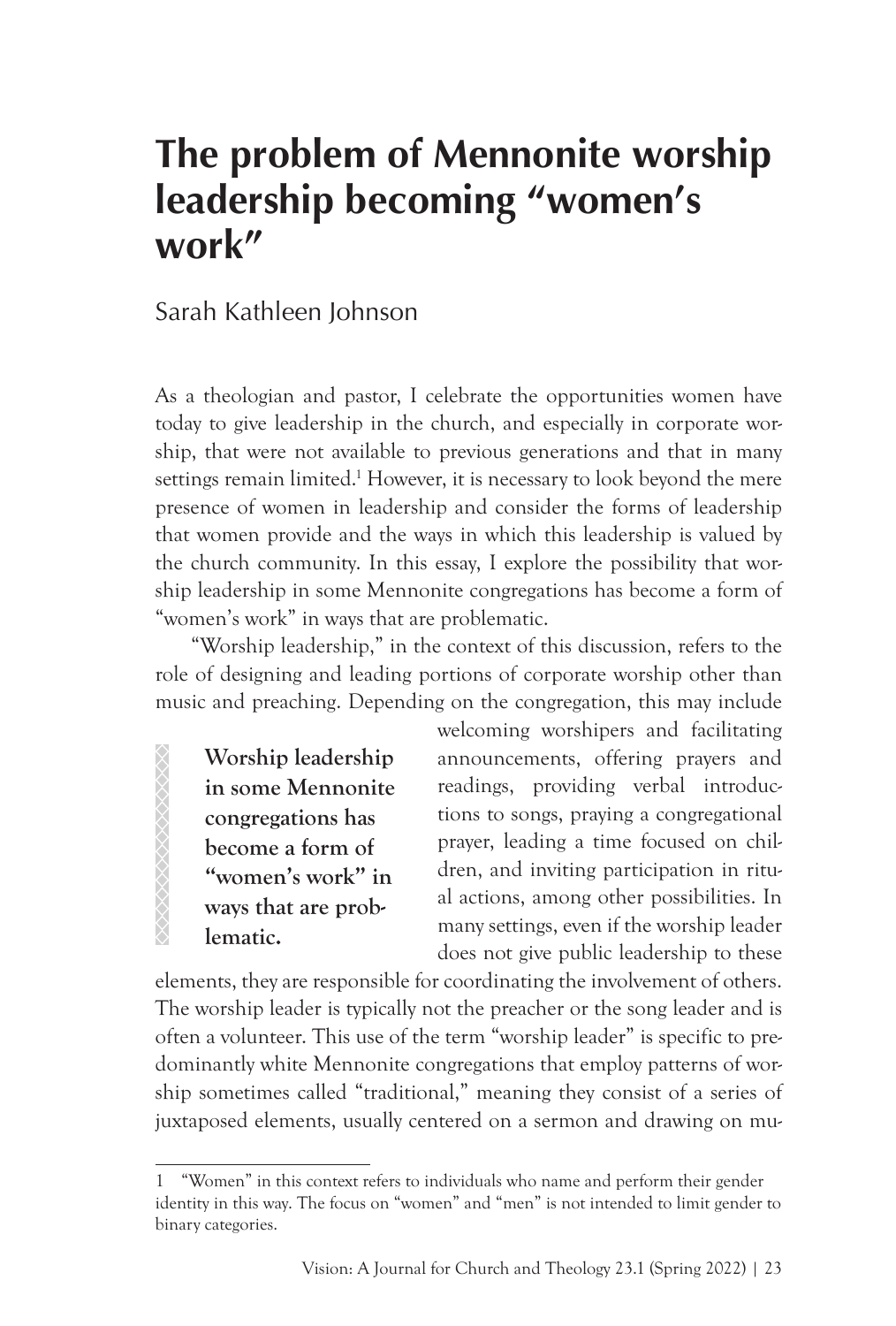#### 24 | Vision: A Journal for Church and Theology

sic from a hymnal. In the context of an hour-long "traditional" worship service, approximately twenty minutes may be dedicated to preaching, twenty minutes to singing, and twenty minutes to other acts of worship facilitated by the worship leader. There are many other ways that the term "worship leader" is used, including in reference to all leaders involved in all aspects of worship, which is how it is employed in the *Voices Together: Worship Leader Edition*, and in reference to the primary musician shaping the sung portion of a "contemporary" worship service—these uses are outside the scope of this analysis.<sup>2</sup>

Below I draw on my experience as the worship resources editor for *Voices Together*—a hymnal and worship book intended for use in Mennonite Church Canada and Mennonite Church USA that was published in 20203 —for which I spent four years intentionally listening and learning about Mennonite worship practices through visiting congregations, facilitating focus groups, testing material at events, and coordinating dozens of other leaders involved in this project.4 I begin by situating a discussion of women in worship leadership within broader conversations about gender and *Voices Together*. I then outline the sociological category of "women's work" and explore how these dynamics may be present in Mennonite worship leadership.

#### **Gender and** *Voices Together*

In this discussion, I assume that gender is socially constructed through discourse, especially through repeated rituals that cite social norms and that can either reinforce or subvert these norms.5 Within this framework, worship is a significant site for the performance and construction of gender in Mennonite communities. Who leads worship, how worship is led, and the content of worship all have implications for the ways gender is understood and embodied.

Gender was a significant category of analysis in the process of creating *Voices Together*. The Mennonite Worship and Song Committee initially

<sup>2</sup> Sarah Kathleen Johnson, ed., *Voices Together: Worship Leader Edition* (Harrisonburg, VA: MennoMedia, 2020).

<sup>3</sup> *Voices Together* (Harrisonburg, VA: MennoMedia, 2020).

<sup>4</sup> I am grateful for initial feedback I received on this paper at the Women Doing Theology Conference held at Anabaptist Mennonite Biblical Seminary in Elkhart, Indiana, in November 2018.

<sup>5</sup> Judith Butler, *Gender Trouble* (New York: Routledge, 1990).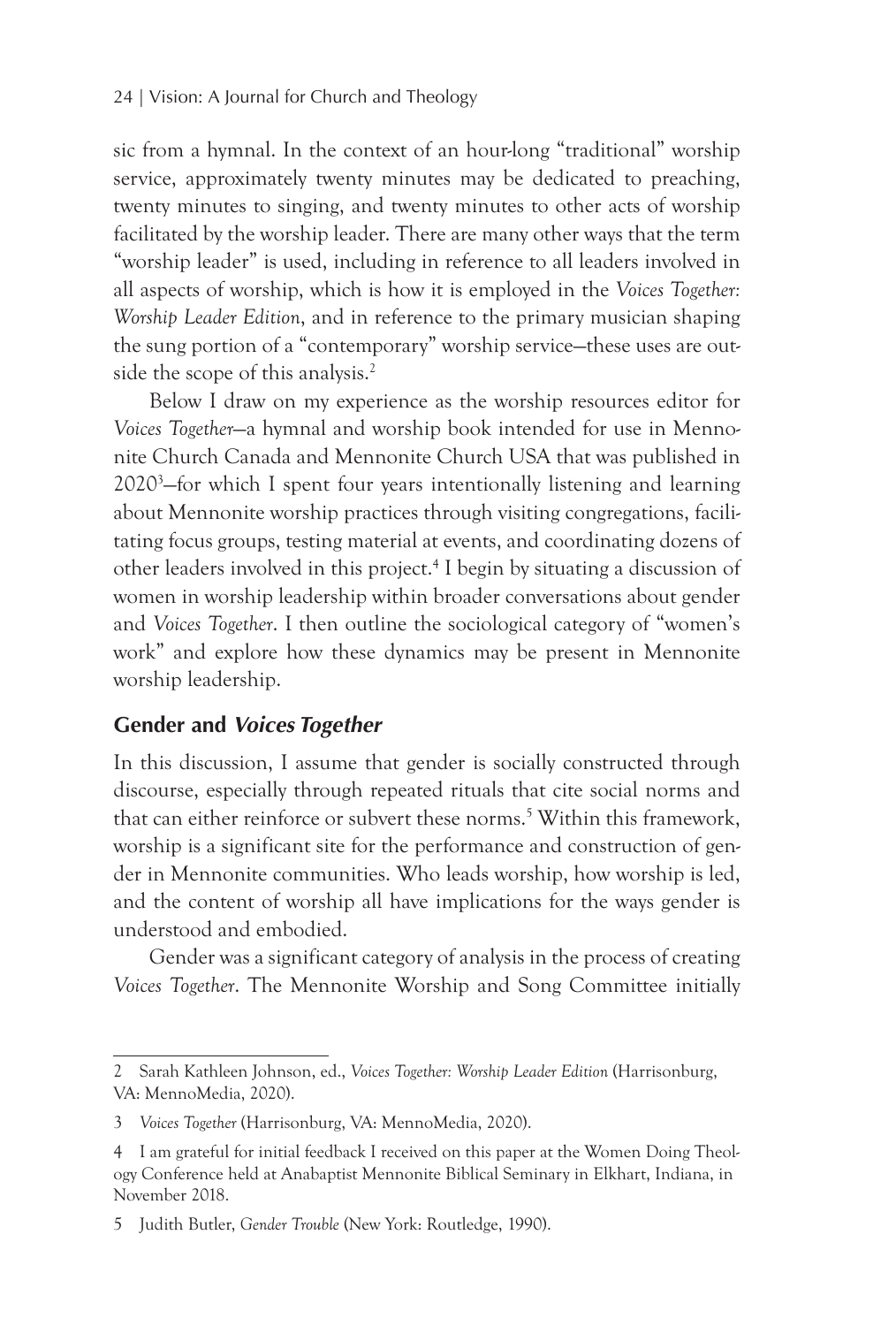called to this work consisted of six men and six women.<sup>6</sup> In discussions surrounding the just and faithful use of language, the committee considered how to represent the gender of humans and God. We employed an expansive case-by-case approach aimed at balance across the collection, which resulted in the introduction of stronger feminine language for God.7 We also attended to the gender of text writers and composers and made a significant effort to include more songs by women from across time and in a diversity of musical idioms. This resulted in 27.2 percent of sung texts and 18.4 percent of tunes in *Voices Together* being written by women, almost double the number than the previous collection, *Hymnal: A Worship Book*. 8 In terms of how language and imagery is used in songs and the sources of songs, the focus was *increasing* the representation of women. To put this in theological and theoretical terms, these actions were directed toward constructing an understanding of women as created in the image of God and as creators of the song of the church.

The story of spoken worship resources is different: women are overrepresented rather than underrepresented. As in previous hymnals, *Voices*  Together includes words for worship alongside songs.<sup>9</sup> Although spoken

<sup>6</sup> The Mennonite Worship and Song Committee consisted of Adam M. L. Tice (text editor), Benjamin Bergy (music editor), Sarah Kathleen Johnson (worship resources editor), Darryl Neustaedter Barg, Paul Dueck, Mike Erb, Katie Graber, Emily Grimes, Tom Harder, SaeJin Lee, Anneli Loepp Thiessen, Cynthia Neufeld Smith, and Allan Rudy-Froese (as a later addition). Bradley Kauffman was the general editor and project director. For more on the process of creating *Voices Together*, see Bradley Kauffman, "A Hard, Holy Work: The Making of 'Voices Together,'" *Anabaptist World*, 29 June 2020, https://anabaptistworld.org/hard-holy-work-making-voices-together/.

<sup>7</sup> For more on language in *Voices Together*, see Sarah Kathleen Johnson and Adam M. L. Tice, "Our Journey with Just and Faithful Language: The Story of a Twenty-First Century Mennonite Hymnal," *The Hymn* 73, no.2 (Spring 2022); and the online resource and discussion guide "Expansive Language in Voices Together: Gendered Images of God" (Harrisonburg: MennoMedia, 2020), http://voicestogetherhymnal.org/wp-content/uploads/2020/10/Expansive-Language-in-VT-2.pdf.

<sup>8</sup> Anneli Loepp Thiessen, "Noon Hour Concert: Still Singing—Women Composers in the 'Voices Together' Hymnal," Conrad Grebel University College, 27 January 2021, https://uwaterloo.ca/grebel/events/noon-hour-concert-still-singing-women-composersand-voices.

<sup>9</sup> Ten percent of pages and 310 of the 1,069 items in *Voices Together* are non-musical worship resources, including spoken words, diagrams depicting American Sign Language, and works of visual art. *The Mennonite Hymnal* (Scottdale, PA: Herald Press, 1969); *Hymnal: A Worship Book* (Scottdale, PA: Mennonite Publishing House, 1992); *Sing the Journey* (Scottdale, PA: Mennonite Publishing Network, 2005); *Sing the Story* (Scottdale, PA: Mennonite Publishing Network, 2007).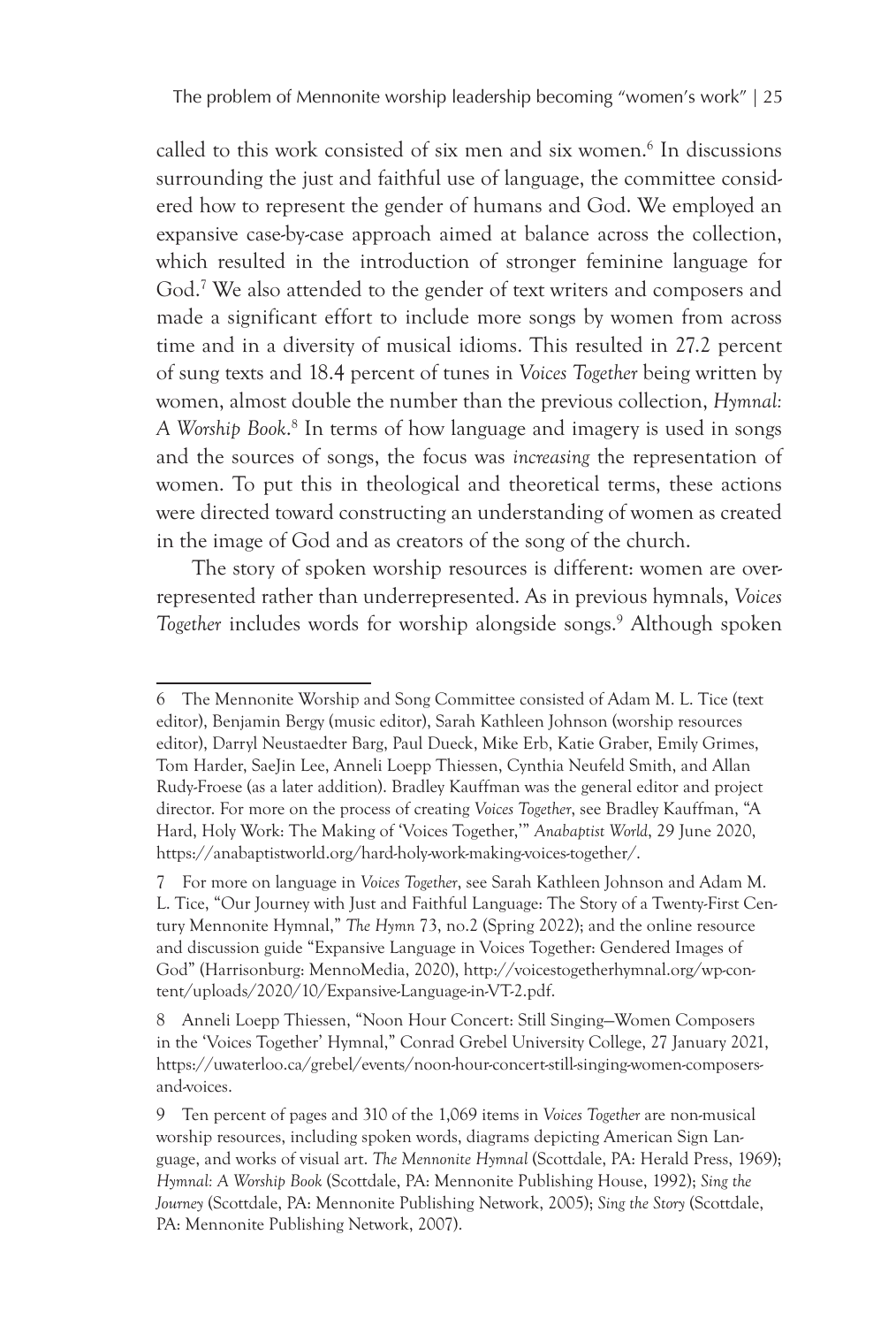material approaches imagery and language in similar ways to songs, in contrast to songs, women are *overrepresented* as authors of spoken resources attributed to individuals.10 In *Hymnal: A Worship Book,* 65 percent of resources associated with a single author are written by women, which is 24 percent of the total number of spoken resources in the collection, compared to the 13 percent written by men. We recognized this tendency, and in *Voices Together*, 53 percent of resources associated with a single author are written by women, which is 20 percent of the spoken resources, compared to the 18 percent written by men. However, 34 percent of the words for worship attributed to men are historical resources attributed to figures such as Augustine of Hippo or Menno Simons, compared to only 8 percent of resources attributed to historical women. Therefore, women's voices are especially dominant in contemporary words for worship. This is indicative of broader patterns in Mennonite worship leadership.

## **Gender and Mennonite worship leadership**

It was clear throughout the process of developing *Voices Together* that it is primarily women who are involved in Mennonite worship leadership in the narrow sense outlined above. While this rings true anecdotally at the congregational level, the process of creating centralized resources revealed the pervasiveness of this pattern. The vast majority of the authors who submitted spoken resources for consideration were women (81 percent). When forming worship resources screening teams in four regions to select resources for possible inclusion from published collections and submissions, we were not able to identify a male screening team leader and had to deliberately encourage each team to include at least one male member. When bringing together a group to develop resources for central practices, such as baptism, communion, and child blessing, it was women who had primary specialization in worship, and men who were poets, pastors, and preachers, which reflects that it is principally Mennonite women who have studied worship at the doctoral level.11 When we sought to identify writers to commission for specific resources, almost all potential candidates were women. Similar patterns have played out in the reception of the hymnal. Of the thirty-four students who registered for the short course Worship Leader's Introduction to *Voices Together* at

<sup>10</sup> Many of the spoken worship resources included in these collections are drawn from Scripture, are attributed to organizations such as denominations, or are anonymous.

<sup>11</sup> The central practices group consisted of Irma Fast Dueck, Heidi Miller, Sarah Kathleen Johnson, Isaac Villegas, Adam M. L. Tice, and Allan Rudy-Froese.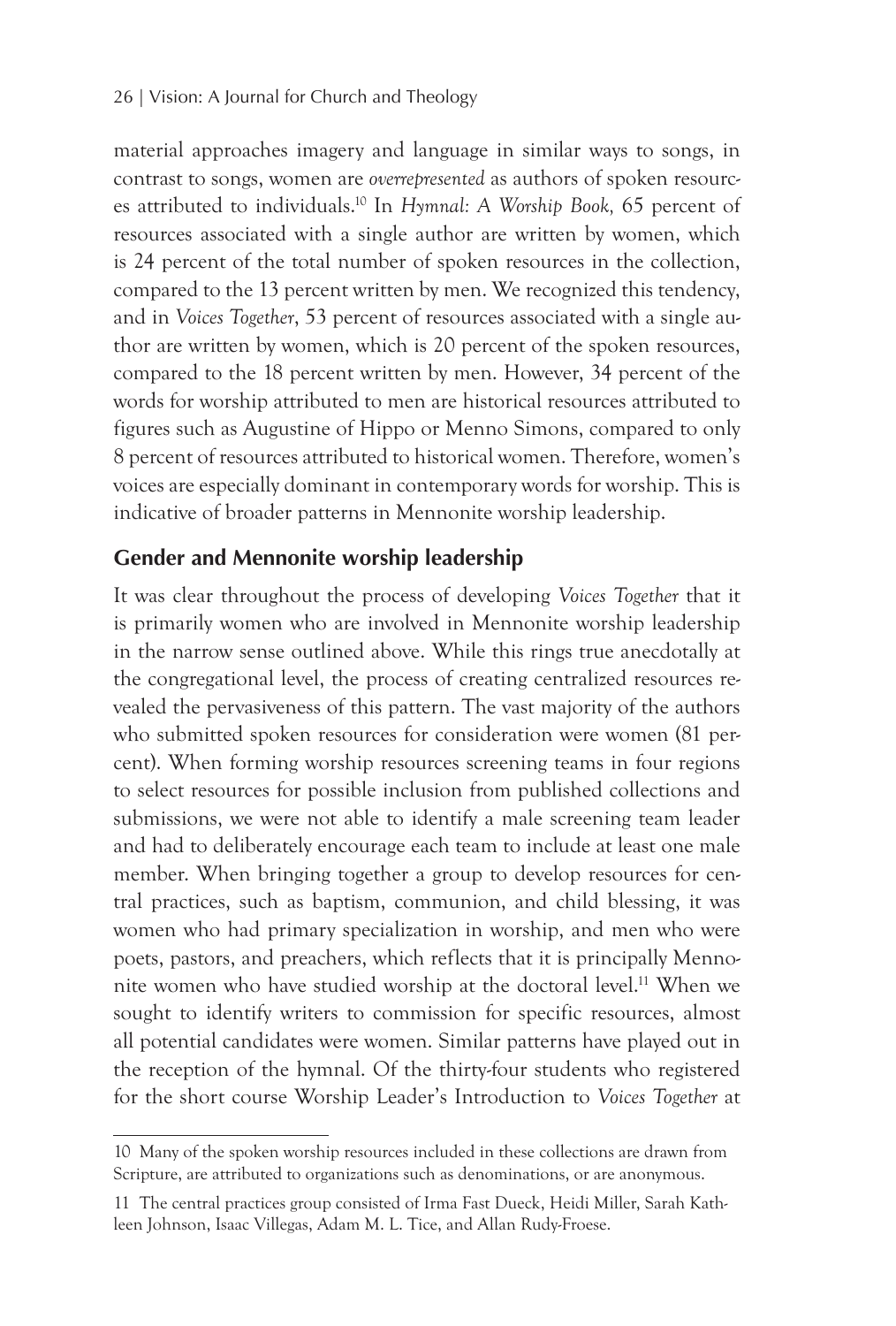Anabaptist Mennonite Biblical Seminary in 2020, only two were men. In contrast, thirteen men were among the thirty-six students who registered for the short course Song Leader's Introduction to *Voices Together*.

It is difficult to know why it is primarily women who are involved in Mennonite worship leadership. One possibility is that this is an aspect of

**When bringing together a group to develop resources for central practices, such as baptism, communion, and child blessing, it was women who had primary specialization in worship.**

church life where there has been space for women to have a public voice. Only 30 percent of active pastors in Mennonite Church USA are women, for example, which suggests that the majority of sermons continue to be preached by men.12 The dominance of women's voices in worship leadership is something to celebrate. It significantly increases gender diversity in public leadership. It gives women a strong hand in shaping the theology of the church at the local

and denominational levels. It is empowering, especially for those who find worship leadership joyful and life-giving work. It is still work, however, and concerningly, it seems to have become "women's work."

#### **"Women's work"**

**AMMANAMANAMAN** 

In the sociological literature, "women's work" is a term that is employed to describe the gendered division of labor, especially in relation to "pink collar jobs"—professions dominated by women, such as nursing, teaching, secretarial work, childcare, and household labor, and that are often oriented toward coordination, hospitality, and caregiving.13 Female-dominated professions tend to be associated with low status, poor pay, narrow job content, and poor prospects for promotion,<sup>14</sup> and are part of what drives an ongoing gender pay gap.<sup>15</sup> Which professions are considered

<sup>12</sup> Mennonite Church USA, 2021.

<sup>13</sup> Louise Kapp Howe, *Pink Collar Workers: Inside the World of Women's Work* (New York: Vintage Books, 1970).

<sup>14</sup> Catherine Truss, Kerstin Alfes, Amanda Shantz, and Amanda Rosewarne, "Still in the Ghetto? Experiences of Secretarial Work in the 21st Century," *Gender, Work, and Organization* 20, no. 4 (2013): 349–61.

<sup>15</sup> Amanda Barroso and Anna Brown, "Gender Pay Gap in U.S. Held Steady in 2020," Pew Research Center, 25 May 2021, https://www.pewresearch.org/facttank/2021/05/25/gender-pay-gap-facts/; Anna Louie Sussman, "'Women's Work' Can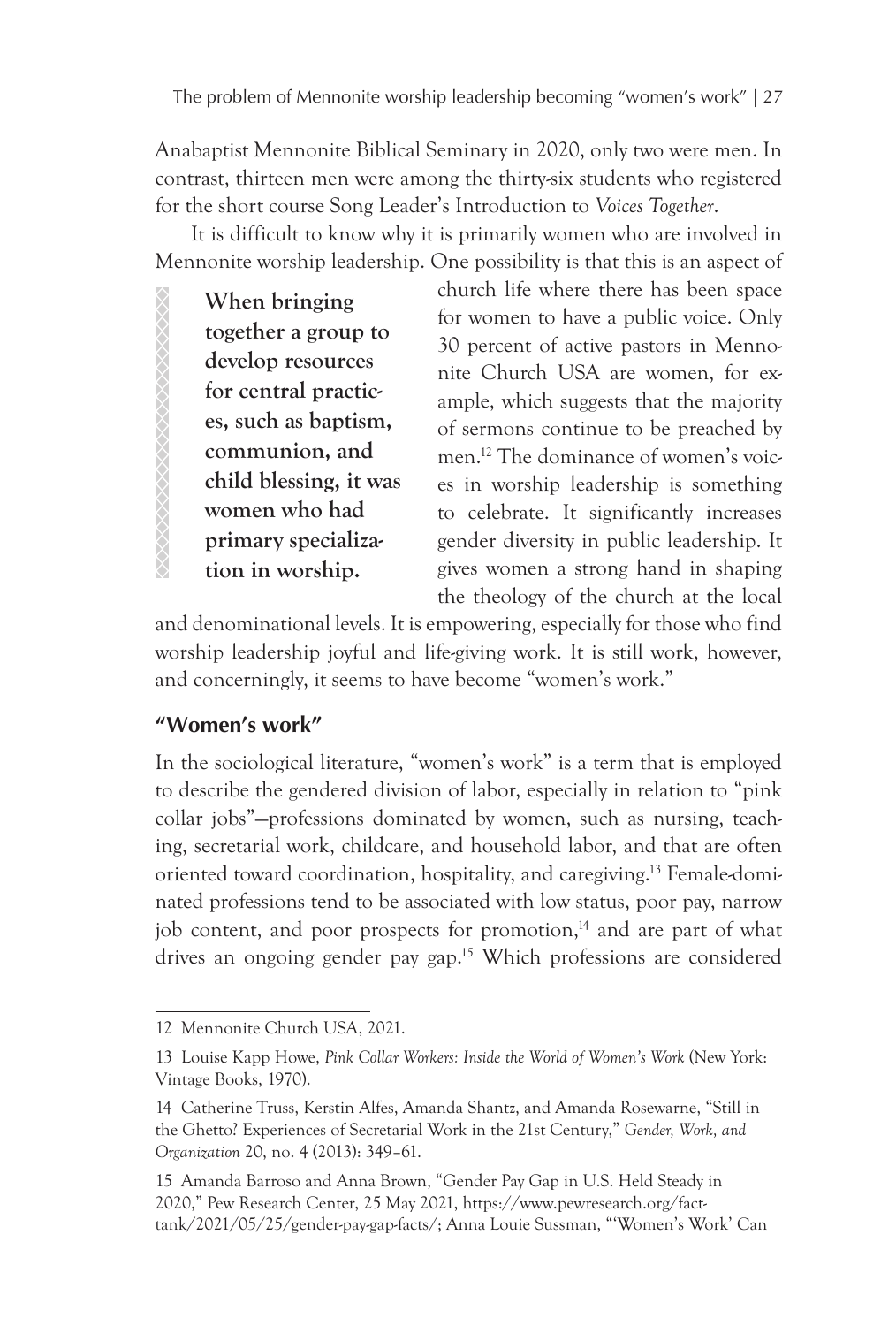women's work is not stable but shifts over time with the "feminization" of different segments of the workforce. Certain professions can become women's work through increasing involvement of women in an industry, leading to changing perceptions of these positions: "the influx of women into certain professions has coincided with a perceived decline in salaries and status."16 At the same time, which jobs are considered women's work is less about the demographics of a profession in a certain setting and more about the cultural value of different forms of work.17 Two further characteristics of women's work relevant to this discussion are that it is often "concealed labor," in that the process or product of work is invisible,<sup>18</sup> and "emotional labor," in that it involves the management of feelings in a public facing role.<sup>19</sup>

## **Worship leadership as "women's work"**

Worship leadership in Mennonite communities shares many of the characteristics of women's work. It has some traits in common with other female-dominated professions, including an emphasis on coordination, hospitality, and caregiving. For example, in many congregations, the worship leader coordinates numerous other people contributing to the service, serves as a host during the worship gathering, and cares for participants as well as others involved in leadership. Emotional and concealed labor characterize this low status work in which there is little opportunity for advancement.

The *emotional labor* of worship leadership consists of inducing or suppressing one's own emotions to tend to the emotional needs of the community and respond to events that occur during worship. One of the ways this is often described is that worship leaders need to "get out of the way" or be "transparent" so that others can enter into worship: "the less one sees or notices the leader and the more one sees or notices God, the better

No Longer Be Taken for Granted," *New York Times*, 13 November 2020, https://www .nytimes.com/2020/11/13/opinion/sunday/women-pay-gender-gap.html.

<sup>16</sup> Brooke Erin Duffy and Becca Schwartz, "Digital 'Women's Work?': Job Recruitment Ads and the Feminization of Social Media Employment," *New Media and Society*, 20, no. 8 (2018): 2975.

<sup>17</sup> Duffy and Schwartz, "Digital 'Women's Work?'," 2976.

<sup>18</sup> Duffy and Schwartz, "Digital 'Women's Work?,'" 2974.

<sup>19</sup> Arlie Russell Hochschild, *The Managed Heart: Commercialization of Human Feeling* (Berkeley: University of California Press, 1983).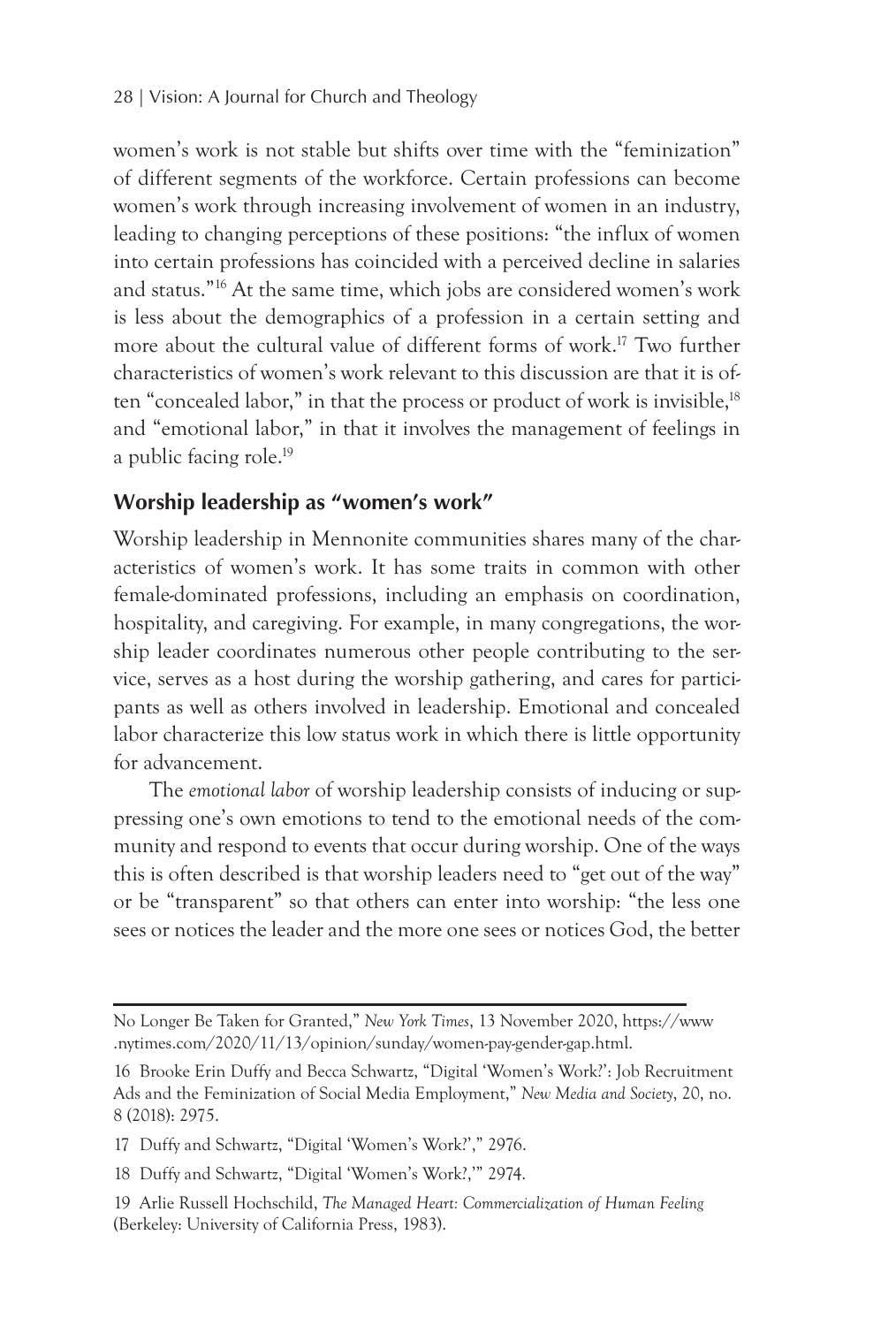the congregation is served."20 This dynamic points not only to emotional labor but also to one of the ways in which the work of worship leaders can become invisible.

Much of the work of worship leadership can be considered *concealed labor*. Drawing on the example of the philosopher Husserl turning to his writing table to do the work of philosophy, Sara Ahmed describes this dynamic:

> *Being oriented toward the writing table not only relegates other rooms in the house to the background, but also might depend on the work done to keep the desk clear. The desk that is clear is one that is ready for writing. One might even consider the domestic work that must have taken place for Husserl to turn to the writing table, and to be writing on the table, and to keep that table as the object of his attention. We can draw here on the long history of feminist scholarship about the politics of housework: about the ways in which women, as wives and servants, do the work required to keep such spaces available for men and the work they do.*<sup>21</sup>

The worship leader does the concealed labor, the organizing, hosting, and perhaps even preparing the physical space, that is necessary "to keep the desk clear," to clear the space for the community to do the work of worship, or even "to keep the pulpit clear"—which is more likely to be occupied by a man. The work of worship leader at its best involves as much theological preparation, knowledge of the community, and communication skill as the work of the preacher, in addition to other more varied and complex activities; however, this work is often unacknowledged. When worship leaders are affirmed, it is usually in reference to the public elements of leadership, not the tremendous amount of thoughtful work behind the scenes.

Worship leading is *low status* work, especially compared to preaching and song leading. In Mennonite settings, worship is often thought of primarily in terms of singing and preaching, with little attention given to a multitude of other elements or the delicate work of weaving together

<sup>20</sup> June Alliman Yoder, Marlene Kropf, and Rebecca Slough, *Preparing Sunday Dinner: A Collaborative Approach to Worship and Preaching* (Scottdale, PA: Herald Press, 2005), 222.

<sup>21</sup> Sara Ahmed, *Queer Phenomenology: Orientations, Objects, Others* (Durham, NC: Duke University Press, 2006), 30–31.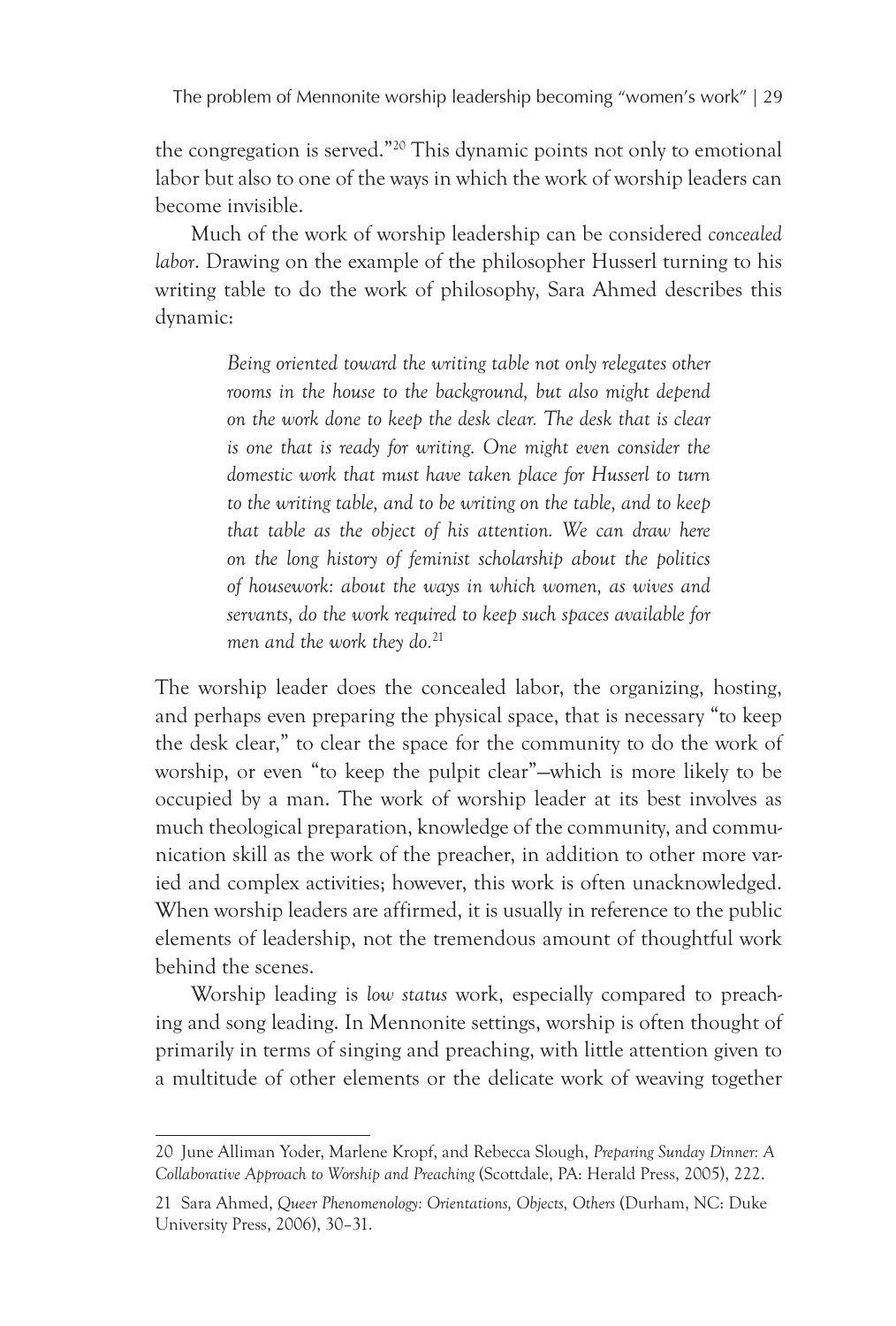corporate praise and prayer. As someone who both preaches and leads worship regularly, I receive more substantial engagement and affirmation in response to mediocre sermons than to strong worship leadership. In

**While Mennonite congregations often compensate pastors, guest preachers, and occasionally musicians, worship leaders rarely receive any financial renumeration.** 

the sociological literature, the lower status of women's work is evident in lower pay. While Mennonite congregations often compensate pastors, guest preachers, and occasionally musicians, worship leaders rarely receive any financial renumeration. For example, I am often offered an honorarium as a guest preacher but not a guest worship leader, even when I dedicate as much time to shaping the service in collaboration with

other leaders as to preparing the sermon. This is also visible in how the creators of material used in worship are compensated, with centralized systems in place to compensate songwriters (CCLI and One License), the majority of whom are men, without analogous systems for the authors of spoken resources.

Finally, there is *little opportunity for growth or advancement* for worship leaders. One way this is manifest is in an absence of resources and training. This is a difficult reality for me to name as someone who is grateful to be involved in developing substantial resources in recent years.<sup>22</sup> However, music, not worship resources, was the driving force behind *Voices Together*. Together in Worship, an online collection of free resources form Anabaptist sources, was a grassroots development.<sup>23</sup> The Anabaptist Worship Network is primarily a volunteer endeavor. There are no denominational staff in the United States or Canada focused on supporting worship. Worship is not central subject matter in our theological schools. The level of training that we expect of our preachers in theology or of our song leaders in music greatly exceeds that of those who lead worship. The difficult work of worship leadership is primarily undertaken by generous and dedicated yet largely untrained and unsupported volunteers. As with other women's

<sup>22</sup> A Mennonite Church Eastern Canada grant allowed me to work full-time on worship resourcing for one year. I have otherwise worked on *Voices Together* and Together in Worship as a volunteer.

<sup>23</sup> The website togetherinworship.net is a free collection of online resources from Anabaptist sources. The initial development of the website was funded by a Teacher-Scholar Vital Worship Grant from the Calvin Institute of Christian Worship.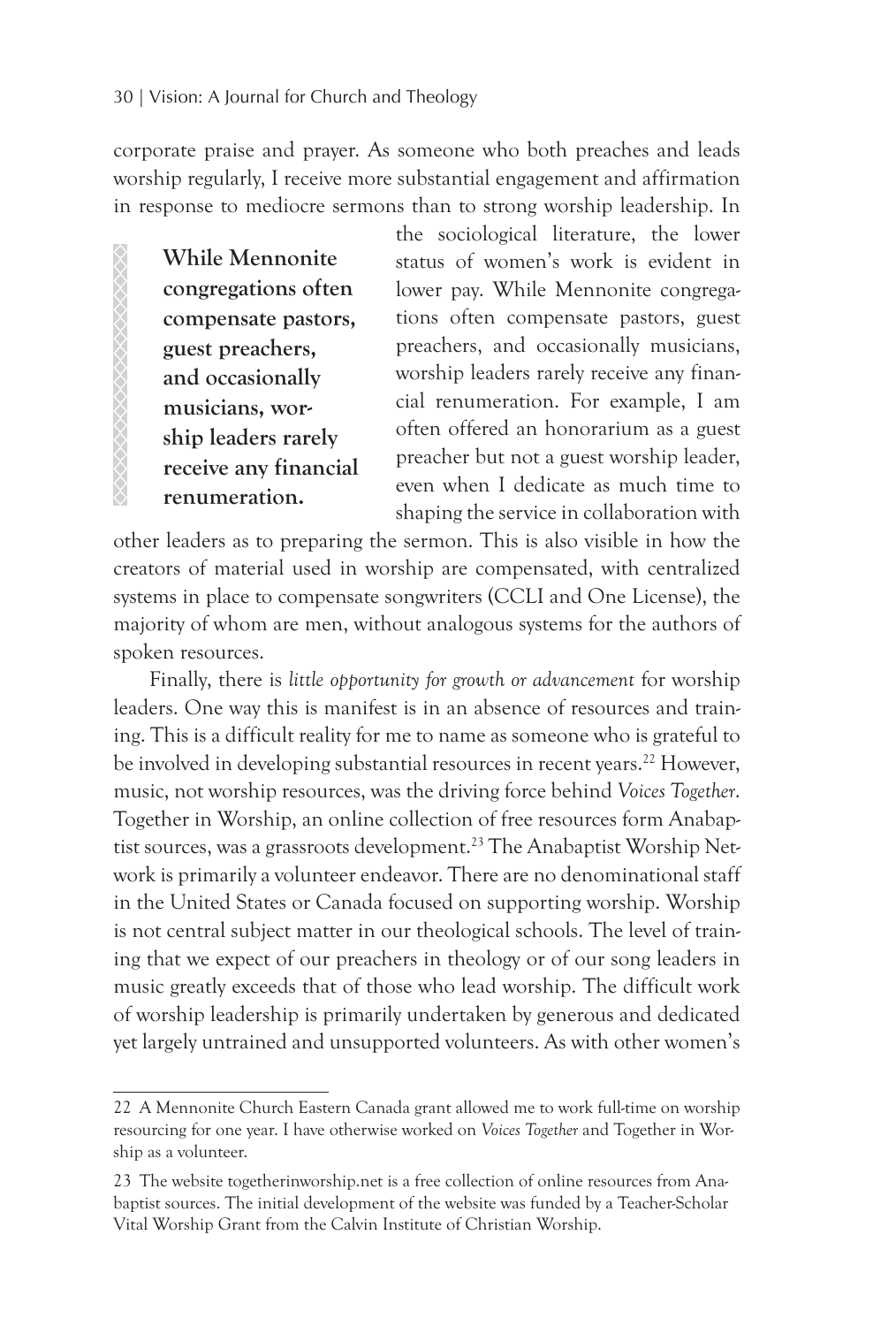work, this has a cyclical effect: high turnover, weak outcomes, and limited aspirations reinforce attitudes toward worship leadership as insignificant and unworthy of investment.<sup>24</sup>

The way in which worship leadership in Mennonite congregations has become women's work has far-reaching consequences. It results in a lack of support for women giving theological leadership in the church through developing worship resources and leading in worship. Since worship contributes to constructing our conceptions of gender, treating worship leadership as concealed and low status work renders women invisible and undervalued in our congregations. It also represents a failure to nurture the gifts of the entire congregation, including men. Furthermore, it devalues all aspects of worship that are not music and preaching, weakening the worship life of the church, and spiritually impoverishing our communities. All of this is a cycle that reinforces itself—and from which we must break free.

#### **A call to action**

It is crucial to emphasize that the problem is *not* that women are leading worship. The problem is that the prevalence of women in worship leadership has changed the perception of this role, leading to the devaluation of worship leadership. This is not because worship leadership is undemanding or unimportant work; it is both demanding and important. To lead worship well requires training, practice, and ability. However, like other professions, when worship leadership is seen as something just anyone can do—"even women"—we do not invest in it or in those who undertake this role. I wish to propose two concrete actions we can take as initial steps toward addressing this issue.

First, we can create space for people of all genders to be involved in all aspects of worship: worship planning and leading, developing worship resources, preaching, and leading singing. Specifically, pastors who identify as men can show leadership by investing their time and effort in worship leading as well as preaching. Instead of seeing women worship leaders as "balancing" predominantly male preaching and song leading, men can take the initiative to move toward gender balance in all roles.

Second, we can recognize, resource, and celebrate the work of worship leadership and the women and others who serve as worship leaders. We can make visible and honor the substantial work that worship leaders

<sup>24</sup> Truss, Alfes, Shantz, and Rosewarne, "Still in the Ghetto?" 350–51.